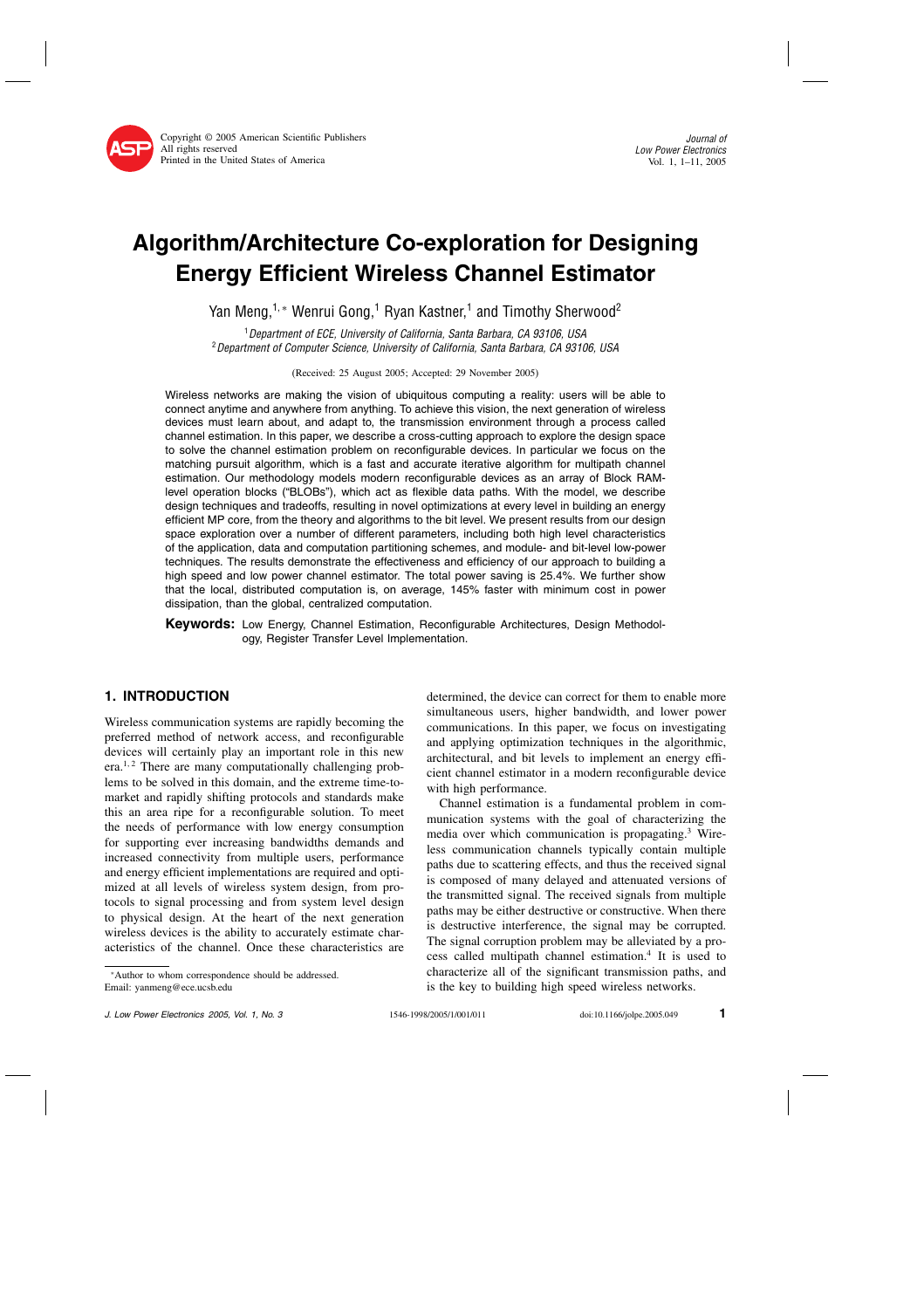The overriding trend among the modern wireless communication systems is that higher data rates and bandwidth requires increasingly complicated physical and data link layer approaches.<sup>4</sup> As such, more computational power is required from the hardware.In order to achieve high data rates using these complicated transmission techniques, we must enable efficient and flexible signal processing devices starting with channel estimation algorithms. Unfortunately, little work has been done on the hardware implementation. Rajaopal<sup>5</sup> presented a multiprocessor implementation of a multi-user channel estimator, which includes dual DSPs to speed up the algorithm and incorporated FPGAs to accelerate parts of channel estimation algorithms.While there have been many theoretically-sound approaches proposed for multipath channel estimation and multi-user detection, $4,6$  these approaches have not yet been adopted by hardware designers because of the complexity of the algorithms involved and the cost associated with realizing them in an actual implementation.

In order to realize high bandwidth wireless communication schemes, we must develop tools and methodologies for efficient multi-user, multipath channel estimation.To make the leap from theory to reality an efficient and flexible high performance platform is required. Reconfigurable systems offer the necessary balance between flexibility and performance by allowing the device to be configured to the algorithm at hand.<sup>7</sup> Reconfigurable systems allow for the post-fabrication programmability of software with the spatial computational style most commonly employed in hardware designs and are becoming an attractive option for implementing signal processing applications<sup>5, 8–10</sup> because of their high processing power and customizability.The inclusion of new features in the FPGA fabrics, such as a large number of embedded multipliers, microprocessor cores, on-chip distributed memories, adds to this attractiveness. One such example is software-defined radio  $(SDR)$ ,<sup>11</sup> which attempts to provide an efficient and inexpensive mechanism for the production of multimode, multiband, and multifunctional wireless devices.The performance and flexibility of reconfigurable devices make them viable and ideal for implementing the SDR systems.

Traditionally, the performance metrics for signal processing and indeed, most processing in general, have been latency and throughput. Yet, with the proliferation of mobile, portable devices, it has become increasingly important that systems are not only fast, but also energy efficient.Currently, commercially available FPGAs either do not have both millions of gates and low-power features, or their support for low power feature is very limited. Purely relying on technology scaling will fall short of computational capability for more advanced algorithms which are demanded by wireless system in the near future. Thus, instead of studying low-level optimization techniques, in this paper, we investigate and apply algorithmic

and architectural level optimization techniques for minimizing energy consumed by FPGAs in building a multipath channel estimator. Our techniques can also be used for a next generation FPGA that has low power dissipation feature as well as high computing power.

Our main contribution is a quantitative analysis of several energy efficient techniques that has resulted in novel optimizations at every level, from the theory and algorithms to the architecture and bitwidth.We describe our design and quantify the tradeoffs in terms of channel estimation accuracy and the energy of our implementation. We model the target reconfigurable device as an array of BLOBs and study the data and computation partitioning problem through different architectural schemes. Along with exploring the clock gating technique, our final result is an energy efficient MP core that has been mapped onto a Virtex-II XC2V3000 FPGA, resulting in 25.4% of total power savings.

The paper is organized as follows. Section 2 gives a high level overview of the matching pursuit algorithm. Section 3 describes our reconfigurable computation model. In Section 4, different energy design techniques are presented for building the energy efficient channel estimator. A summary and conclusions can be found in Section 5.

## 2.MATCHING PURSUIT ALGORITHM FOR CHANNEL ESTIMATION

#### 2.1. Multipath Channel Propagation

Wireless communication channels typically contain multiple paths due to scattering effects, and thus the received signal is composed of many delayed and attenuated versions of the transmitted signal. $3$  For outdoor communications, the scatters may be buildings, mountains, etc.; while for indoor communications, the scatters may be walls, furniture, etc. Path lengths may vary greatly. We assume delay value  $\tau \in [0, T)$ , where T is the symbol duration, which is reasonable in most cases.

In this paper, the multipath spread is assumed to be at most one symbol duration, which is characteristic in current DS-CDMA systems.<sup>12-14</sup> The multipath channel with continuous-valued delays is approximated by a sparse tapped-delay-line (TDL) filter with discrete-valued delays  $(i-1)T_s$ , for  $i = 1, 2, ..., N_s$ , where  $1/T_s$  is the Nyquist sampling rate, and  $N<sub>S</sub>$  is the number of samples per symbol duration  $T^3$ . Associated with each TDL path i is a complex-valued channel coefficient  $f_i$ , with the  $\{f_i\}$  given by interpolation of the true channel. A sparse channel is one in which  $N_f \ll N_S$  channel coefficients are nonnegligible.The TDL representation of an example 5-path channel is shown in Figure 1 (solid line).

Consider the case of a single user transmitting on a multipath channel. The received signal after RF-to-baseband down-conversion and A/D sampling is denoted by

$$
r = Sf + n \in C^{MNs^*1} \tag{1}
$$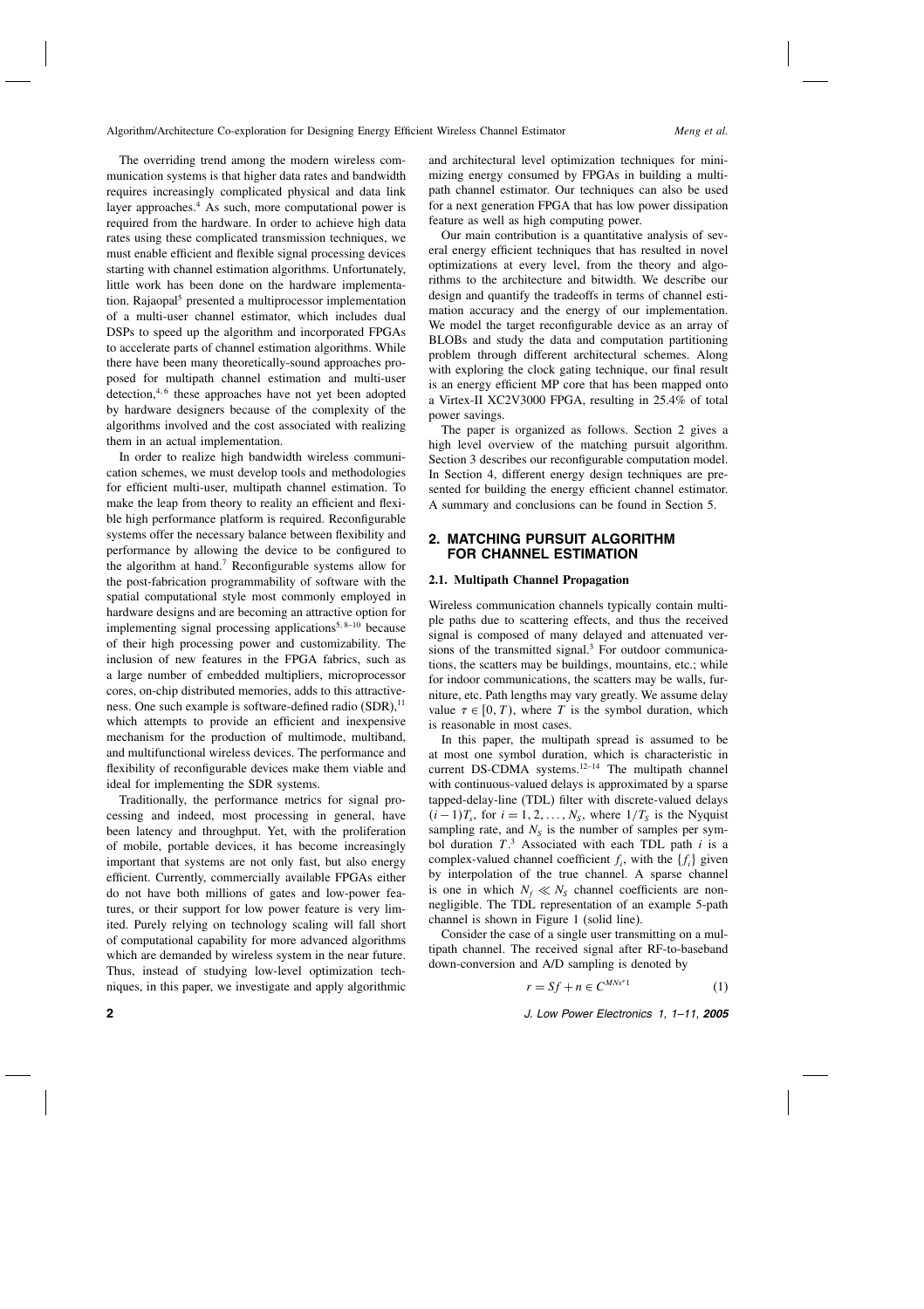

Fig. 1. Multipath channel estimation with MP.

where  $M$  is the number of training symbols,  $n$  is the sampled additive white Gaussian noise vector,  $f =$  $[f_1, f_2, \ldots, f_{Ns-1}]^T \in C^{Ns^*1}$  is the channel coefficient vector, and  $S \in \mathbb{R}^{MN_s \times N_s}$  is the characteristic signal matrix.  $\mathbb{R}$ and C represent the real and complex numbers, respectively, and  $(\cdot)^T$  denotes the transpose operation. The *i*-th column S<sub>i</sub> of S is the received signal due to path i if  $f_i = 1$ , and in general  $f_iS_i$  is the received signal due to path i. S is given in Ref. [6] and is known *a priori*, since it depends only on the CDMA spreading sequence and the transmit and receive filters. Referring to the received signal model in Eq.(1), the multipath channel estimation problem is that of computing an estimate  $f$  of  $f$ , given  $S$  and the received signal vector  $\boldsymbol{r}$  containing noise  $\boldsymbol{n}$ .

#### 2.2. Matching Pursuit Algorithm

The Matching Pursuit (MP) channel estimation algorithm has been shown very efficient<sup>6, 15</sup> for sparse channel estimation.It provides a low complexity approximation to the theoretical optimal solution, the Maximum Likelihood  $(ML)^6$  solution. Matching pursuits uses a process of successive cancellation and single-coefficient channel estimation to simplify the process.

The exact ML solution under the sparse channel constraint is given by

$$
\hat{f} = \underset{f \in A_{N_f}}{\arg \min} \{ \|r - Sf\|^2 \}
$$
 (2)

where  $A_{N_f} = \{f : |f| = N_f\}$ . Since the channel estimation cost function minimized in Eq.(2) is non-convex, an exhaustive search is required. The complexity (in terms of the number of scalar multiplications) of the optimal ML algorithm is  $O(MN_S C_{N_S}^{N_f} Q^{2(N_S-N_f)})$  real scalar multiplications and O(2 $MN_S C_{N_S}^{N_f^2} Q^{2(N_S-N_f)}$ ) real scalar additions/subtractions, where the binomial coefficient  $C_{N_s}^{N_f}$  =  $(N_s!)/(N_f!)(N_s - N_f)!$  and  $1/(2Q)$  is the precision of the channel coefficient estimates.Clearly, real-time implementation of ML channel estimation is infeasible.By contrast, the MP algorithm $<sup>6</sup>$  is highly efficient.</sup>

The matching pursuit algorithm is obtained by posing the ML estimation problem in terms of sufficient statistics, as follows.

$$
-\|r - Sf\|^2 \propto 2\text{Re}\{(V^0)^H f\} - f^H A f \tag{3}
$$

for signal parameter estimation and data symbol detection<sup>4</sup> where  $V^0 = S^T r \in C^{Ns*1}$  and  $A = S^T S \in \mathbb{R}^{Ns*Ns}$ . S is known a priori, as mentioned in Section 2.1, and therefore S and A are pre-computed once for all time and stored in memory. The computation of  $V^0$  can be parallelized as  $N_S$  vector inner products (correlations)  $V_i^0 = S_i^T r$ . Since the columns  $S_i$  of S are generated as filtered circularshifted versions of the same CDMA spreading sequence, the computation of  $V^0$  is equivalent to matched filtering the received signal  $r$  using a filter matched to the spreading sequence.

MP maximizes Eq.(3) iteratively, one channel coefficient  $f_{q_j}$  at a time, using a greedy approach in which  $q_j$ and  $f_{q_j}$  are selected such that the increase in Eq. (3) at each stage  $j$  is the largest possible. That is, the multipath signal components are estimated via successive interference cancellation.The algorithm is summarized in Figure 2. To eliminate the need for division operations, the vectora, with  $a_k = 1/A(k, k)$  and  $A(k, k)$  denoting the k-th diagonal element in  $A$ , is pre-computed once for all time and stored in memory.

Input  $(r, S, A, a)$ Output $(\hat{\mathbf{f}})$ //  $\mathbf{r}$  : received signal vector,  $\mathbf{r} \in \mathbf{C}^{MN_s*1}$  $\mathcal{N} \mathbf{S} : \mathbf{S} = [\mathbf{S}_1, \dots, \mathbf{S}_i, \dots, \mathbf{S}_{N_s}], \mathbf{S} \in \mathbf{R}^{MN_s*N_s}$  and  $S_i \in \mathbf{R}^{MN_s * 1}$  $M \mathbf{A} : \mathbf{A} = [\mathbf{A}_1, \dots, \mathbf{A}_i, \dots, \mathbf{A}_{N_s}], \mathbf{A} \in \mathbf{R}^{N_{s*}N_s}$  and  $\mathbf{A}_{:} \in \mathbb{R}^{N_{s}*1}$  $\mathcal{U}$  **a** : **a** =  $[a_1, \ldots, a_i, \ldots, a_{N_s}]^T$ , **a**  $\in \mathbb{R}^{N_{S*}1}$  and  $a_i \in \mathbb{R}$ //  $\hat{\mathbf{f}}$  : estimated channel coefficients,  $\bar{\mathbf{f}} \in \mathbb{C}^{N_s \times 1}$  $MP(r, S, A, a)$ 1 **for**  $i = 1, 2, ..., N_s$ // compute matched filter (MF) outputs 2  $v_i^1 = S_i^H r$ 3  $f_i = 0$ 4 end for // do successive interference cancellation 5 **for**  $j = 1, 2, ..., N_f$ <br>6 **for**  $i = 1, 2, ..., N_s$ 6 **for**  $i = 1, 2, ..., N_s$ <br>7  $\hat{f}_i^{\text{temp}} = v_i^j a_i$ 7  $\hat{f}_i^{\text{temp}} = v_i^j a_i$ 8  $Q_i = (v_i^j)^* \hat{f}_i^{\text{temp}}$ 9 end for 10  $q_j = \arg \max_{i \neq q_1, ..., q_{j-1}} \{Q_i\}$ 11  $\hat{f}_{qj} = \hat{f}_{qj}^{\text{temp}}$ // update MF outputs 12  ${\bf v}^{j+1} = {\bf j}^j - \tilde{f}_{qj} {\bf A}_{qj}$ 13 end for 14 return  $(f)$ Fig. 2. The Matching Pursuit algorithm for channel estimation.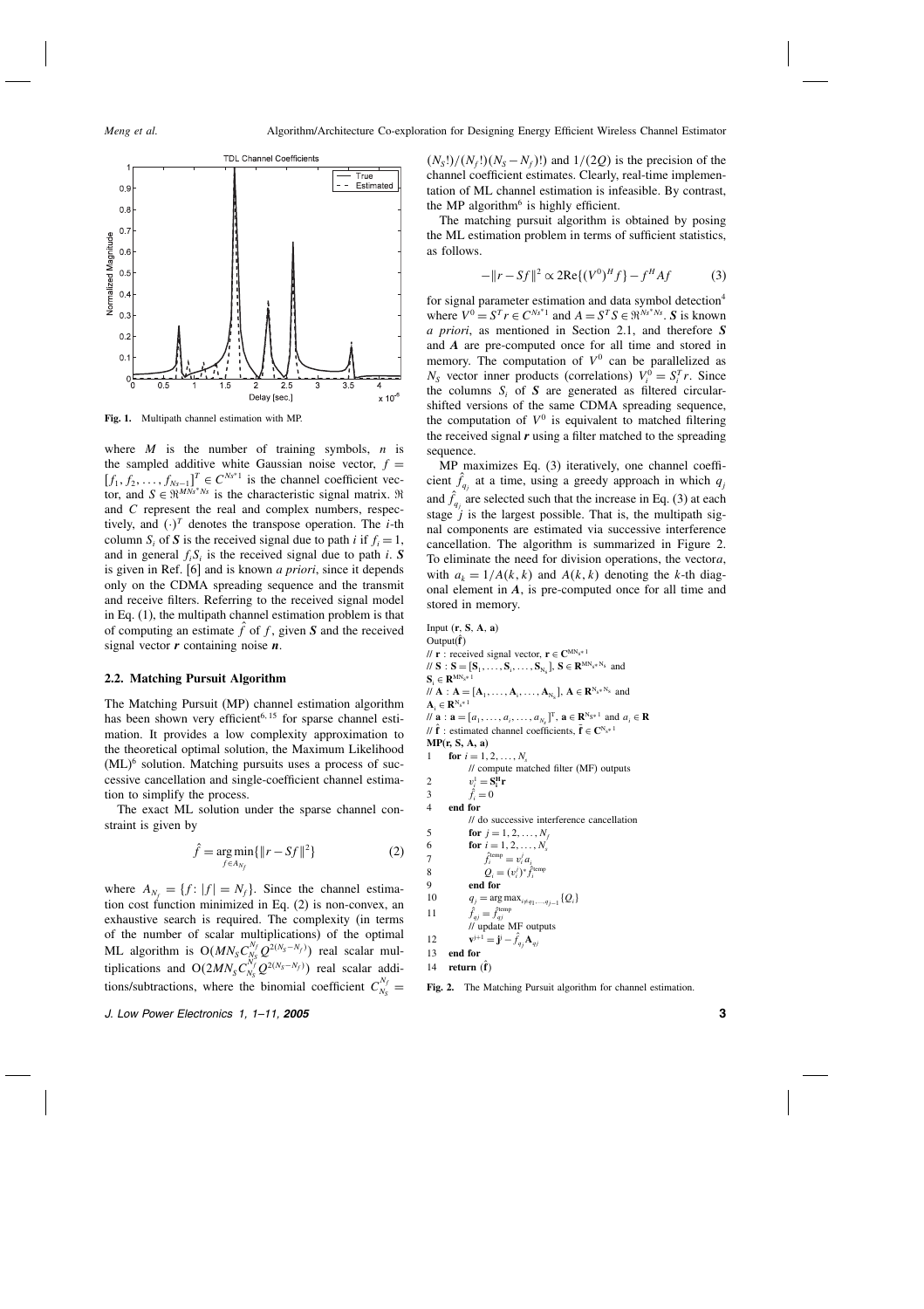After each multipath successive interference cancellation stage,  $V^j$  is updated at the start of the next stage j as

$$
V^{j} = V^{j-1} - \hat{f}_{q_{j-1}} A_{q_{j-1}}
$$
\n(4)

Since the estimation of  $\hat{f}$  via Eq. (3) depends only on  $V^0$ and A, with A fixed, effectively the sufficient statistic is updated to reflect cancellation of the signal due to path  $q_i$ .

The algorithm terminates after stage  $j = N_f$ . In practice,  $N_f$  can be determined on the fly based on  $|f_{q_j}|$  and/or the SNR. For the example in Figure 1,  $N_f = 15$ ,  $M = 1$ , and the MP channel estimate is shown (dotted line) for an SNR of 20 dB (ratio of energy per symbol to noise energy per symbol duration).

## 3.RECONFIGURABLE COMPUTATION MODEL

#### 3.1. Fine Granularity Scalability (FGS)

The reconfigurable device paradigm is similar to that of software defined radio, in that devices can be easily reprogrammed for adaptive response to operating conditions and applications. For instance, operating parameters including inter alias, frequency range, modulation type, and/or output power limitations can be set or altered.However, reconfigurable devices provide the additional benefit of programmable hardware, which allows the flexibility of software while yielding the high performance of a hardware implementation.<sup>7</sup> The performance and flexibility of reconfigurable computing systems make them ideal for implementing software defined radio systems.

Reconfigurable devices are a regular arrangement of programmable computational elements and communication structures, whose functionality is determined through configuration bits. There is a wide range of reconfigurable devices, which can be roughly classified by their granularity.7 The granularity of a reconfigurable device is the abstraction level used to program or configure the device.FPGAs and CPLDs have logical level of abstraction. Instruction level reconfigurable devices (e.g., PRISC,<sup>16</sup> Chimaera,<sup>17</sup> and Garp<sup>18</sup>) consist of computational units that perform arithmetic operations.Coarser grain reconfigurable devices, e.g., PADDI,<sup>19</sup> MATRIX,<sup>20</sup>  $RAW<sub>1</sub><sup>21</sup> synchroscalar<sub>1</sub><sup>22</sup> and NAPA<sub>1</sub><sup>23</sup> have even larger$ programmable computational units.

The granularity gives a notion of the underlying freedom of the device. A coarse grain device limits your flexibility. For example, you may be forced to store data in a specific register and choose from a prespecified set of operations.A finer granularity level allows you to specify arbitrary memory organizations and complex customized functional units. These fine grain devices can be configured to efficiently implement irregular functions. Furthermore, we can implement functions using any data width, e.g., an 18 bit multiplier or 24 bit adder, which can be

customized to the application at hand.However, if we are executing only common operations, a coarser grain device will be the better option, since these operations are implemented using fixed hardwired "ASIC" components.The prespecified operations are built precisely for that operation and do not incur the overhead associated with building it using programmable logic elements. For example, a DSP application that requires a lot of word-size addition and multiplications would be best suited to a device with instruction level granularity. If an application requires a large number of Boolean operations, then a device with logic level reconfigurability would perform the task most efficiently. In general, the more closely the application data is matched to the granularity, the more efficient the device will execute the application.

We choose a computational model that logically and physically divides the fine grain logic fabric into coarser grain Block RAM-level operation blocks (BLOBs). Each BLOB consists of a Block RAM, fixed multiplier, and neighboring configurable logic blocks (CLBs).The CLBs are equally divided across the BLOBs. For example, the target chip in our experiments, Virtex-II XC2V3000 FPGA, has 3584 CLBs. Dividing by 96 (the number of BRAMs and fixed multipliers) yields approximately 37 CLBs in each BLOB.A BLOB is capable of performing any number of simple instructions, e.g., multiplication (on the fixed multiplier), addition (on the CLBs), and any other type of custom instruction that can be implemented on the CLBs.Additionally, it has an 18-Kbit BRAM that can act as a register file, mini cache, etc. Each BLOB is essentially a fully customizable data path, which causes most of the system energy consumption and delay.

Dividing the reconfigurable device into BLOBs has many advantages.First, we allow application developers to design using a higher level of abstraction.They can view the reconfigurable device as a sea of processors, which is an increasingly common method for developing computational fabrics.<sup>7</sup> Second, since the BLOBs are configurable at the logic level, we can program the fabric using a variety of different data flow and control methods, including SIMD and MIMD. Finally, the BLOB organization maintains the spatial model of computation that allows the reconfigurable device to perform a large number of parallel operations, and therefore achieve high performance.

## 4.ENERGY EFFICIENT DESIGN TECHNIQUES

Energy and power are often used interchangeably; however, they are not the same.Energy is the product of average power dissipation and latency.Therefore, it is necessary to understand power dissipation and its effect on latency and vice versa in order to better understand energy dissipation.

In this section, we will first briefly describe sources of power dissipation in FPGA based reconfigurable devices.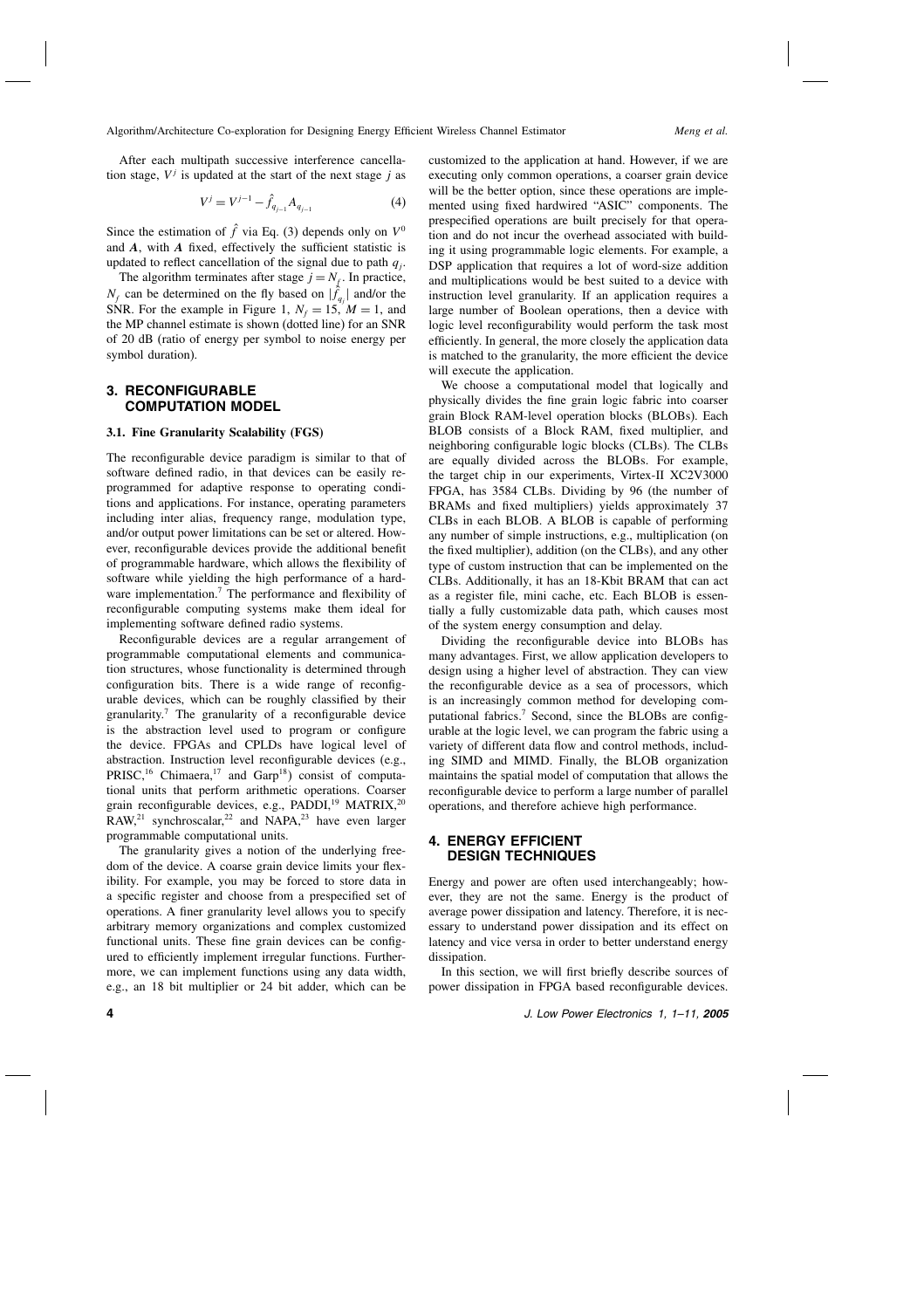We will then discuss techniques for achieving low energy dissipation by one of the three methods: lowering power dissipation, lowering latency, or lowering the product of the power and latency, at different abstraction levels, from the arithmetic and architectural to the algorithmic level.The result of our design is an energy efficient IP core that can be readily tuned to the requirements of its applications and initiated in any number of wireless devices.

## 4.1. Energy Dissipation in FPGA Based Reconfigurable Devices

There are two primary areas of power consumption in FPGAs. Static power comes from transistor leakage, and dynamic power comes from voltage swing, toggle rate, and capacitance. Both are important factors in meeting a power budget and power optimization. Several studies on power dissipation of reconfigurable devices have appeared in recent works. $24, 25$  These works review that power dissipation in reconfigurable devices is primarily due to programmable interconnects. For instance, in the Virtex-II, the dynamic power dissipated in interconnects is about 50% to 70%, while the remaining is being dissipated in logic, clock, and I/O blocks. These results are different from ASIC technology, where clock distribution typically dominates power dissipation.<sup>26</sup> The programmable interconnects consist of multiple pre-fabricated row and column interconnect wire segments of various lengths, with used and unused routing switches attached to each wire segment.

The second important factor that affects the power dissipation in reconfigurable devices is resource utilization. In typical reconfigurable system designs, a large number of the resources are not utilized and only static power is dissipated on those unutilized resources.

Switching activity is another important factor that is used to determine the amount of dynamic power dissipation of each hardware resource.It depends not only on the type of the design but on the input stimuli.

To obtain the power consumption information of the target Xilinx chip XC2V3000, we did low-level simulation of the VHDL coding of our design with Mentor Graphics Modelsim and generate simulation results (.vcd file). The input vectors for the simulation was obtained from the high level simulation of the MP algorithm.The design was synthesized using Xilinx Synthesis Technology and the place and route file (.ncd file) was obtained. These two files were fed into Xilinx XPower tool to evaluate the average power dissipation.Energy dissipation was obtained by multiplying the average power by latency.

With good understanding of the sources of the power dissipation and the way to obtain the power dissipation, we can now discuss design and optimization techniques to achieve an energy efficient channel estimator, from the bit level to the algorithmic level design.

#### 4.2. Binding Energy Efficient IP Cores

As modern chips are increasingly providing high computational power with the fixed components, $27$  like microprocessor cores, embedded multipliers and on-chip distributed memory, a very important factor to consider in designing systems is to choose energy efficient bindings and map operations onto available hardware resources. Different bindings affect energy consumption of the reconfigurable device greatly. For example, embedded multipliers, such as those in the Virtex-II and Altera Stratix families, can be more energy efficient than the multipliers implemented with CLBs. Our analysis shows that the energy consumed by a CLB-based multiplier is approximately twice of the energy consumption by an embedded multiplier core.

## 4.3. Bit Level Optimization—Bitwidth Analysis

Floating point functional units take much longer execution time and consume copious amount of power than their fixed-point counterparts. Therefore, we employ the fixed point representation in the rest of our study, which we show can provide reasonably accurate results. An important consideration for implementing the matching pursuit algorithm is decision on the number of fixed-point bits. The larger the bitwidth is, the more accurate the estimation results will be.Conversely, bigger bitwidths lead to larger and slower functional units, which have obvious negative effects on the latency and power.Therefore, it is imperative to find a good tradeoff between accuracy, latency, and power.

To explore the design space in this dimension, we conducted bit-width analysis.<sup>28, 29</sup> Figure 3 shows the results for the average squared error (ASE) of the channel estimation versus number of fixed-point bits for SNRs of  $-10$ , 0, 10, and 20 dB, where SNR is defined as the ratio of the desired signal energy to the noise signal energy; both are measured over one symbol duration. The results are averaged over three different multipath channels, with



Fig. 3. The tradeoff of channel estimation accuracy versus the number of fixed-point bits.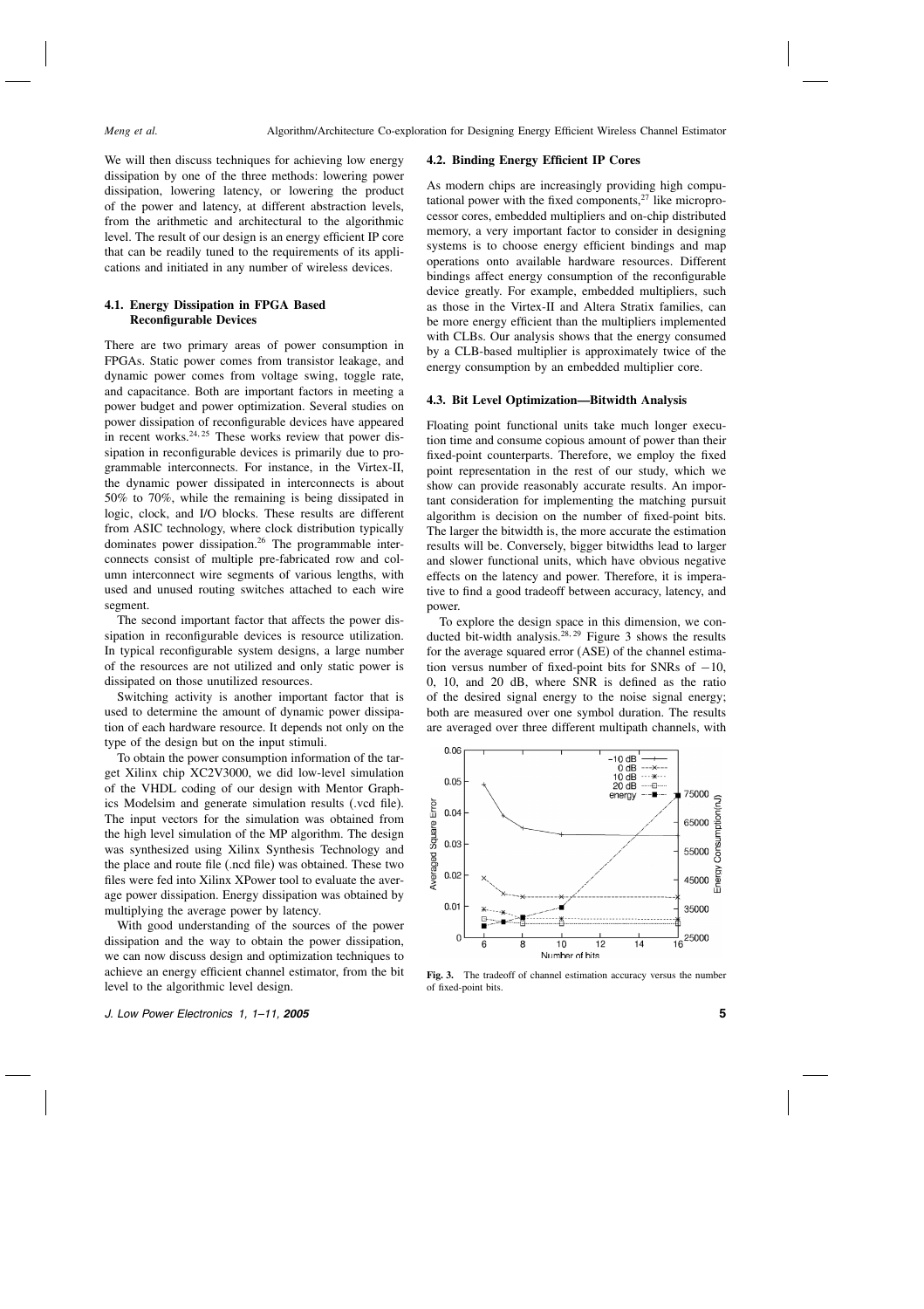30 ensemble runs (different noise realizations) per channel. Referring to Figure 3, it is clear that as SNR increases, the accuracy gets better, and 8 bits is sufficient over all SNRs to achieve accurate multipath channel estimation, with averaged square error 3.37%. Fewer number of bits (e.g., 6 bits will result in 4.8% error) can lead to minor improvements in performance and power. This, however, comes at the cost of the large system error.Conversely, large bitwidth (16 bits) should not be used because it takes longer execution and larger power consumption, and only can improve the accuracy by a small degree (about 0.12%). Therefore, a bitwidth of 8 is used in our study, which hits a sweet spot between accuracy, performance and power.

## 4.4. Architectural Level Optimization—Data and Computation Partitioning

Since reconfigurable devices provide the freedom to map various architectures, choosing the appropriate architecture affects the energy dissipation. Based on previous studies, interconnect dissipates a large amount of power.Therefore, minimizing the number of long wires or global communications between building logic blocks is beneficial.In the following section, we discuss the importance of the data and computation problem for on-chip communications and evaluate different architectures based on different schemes of partitioning the MP data and computations to meet the needs of low energy consumption.

#### 4.4.1. Data and Computation Partitioning Problem

Clock frequency has risen exponentially over the years and the fraction of the chip that is reachable by a signal in a single clock cycle has decreased exponentially.<sup>30</sup> Architectures that rely on global signals are quickly becoming infeasible.<sup>31</sup> Therefore, care must be taken to distribute the data and operations onto reconfigurable systems in a manner that limits the amount of global communication.

We formalize the data and computation partitioning problem using the following architectural assumptions.

 $\bullet$  The programmable logic contains  $C$  configurable logic blocks (CLBs).

• There are *B* BRAMs. Local BRAM can be utilized by architectural synthesis tools for local intermediate data; however, it is only used for this purpose.

• The CLBs and BRAMs are equally distributed across the chip. Furthermore, we assume that the CLBs and BRAMs are equally divided into  $B$  BLOBs where each group consists of 1 BRAM and C/B CLBs.

• CLBs can read/write data in the BRAM of the same group, which is called local access with a total latency of l clock cycles.If CLBs access data stored in BRAMs from another group (called a remote access), it takes a total  $r$ clock cycles  $(r = l + d)$  since we assume an average of d clock cycles will be taken because of the longer  $r$  outing

distance. Note that  $d$  is dependent on the distance of the BRAM that is being accessed.

#### 4.4.2. Data and Computation Partitioning

Before going into details of the specific data and computation distributions schemes, we provide a stripped down overview of the matching pursuit algorithm presented in its full, formal, mathematical glory in Section 2.MP compares the received signal vector  $\boldsymbol{r}$  with time delayed versions of a known training sequence that it expects to receive from a transmitting user. The  $S$  matrix represents these time delayed training sequences. The  $i$ -th column in the S matrix corresponds to the training sequence delayed by  $i$  samples. The training sequence can be viewed as the transmitting device signature.The transmitting device sends its signature before sending data, so that the receiver can characterize the wireless channel between the transmitting device and itself.It then uses this channel estimate to demodulate future unknown data that it receives from that transmitting user. The data in the  $S$  is calculated using the signature (training sequence), CDMA spreading sequence and transmit and receive filters, all of which are known a prior (see Ref. [6] for exact method to calculate the values of the S matrix).

Matched filtering boils down to multiplying each sample of the received vector  $r$  with the corresponding sample of a column in the  $S$  matrix. Then, we accumulate all of these multiplied values to get a single value.This value represents the correlation of the received signal vector  $(r)$  with a time delayed version of the training sequence  $S_i$ . The correlation value between  $r$  and column  $S_i$  corresponds to the likelihood that the received signal has been delayed by  $i$  samples. However, it is important to note that multipath may cause destructive or constructive interference.Therefore, a high correlation value does not necessarily mean that the received signal has a path delayed by that number of samples.

Matching pursuits works by performing matching filtering of the received signal with all of the delayed training sequences (again, corresponding to the columns of the S). It takes the delay with the highest correlation and subtracts that signal from the received signal vector. The algorithm iterates, continually canceling more signals, until it finds a sufficient characterization of the channel. Matched filtering takes a large majority of the computation time in MP; hence we focus on data and computation distribution for the filter.We evaluate different data and computation partitioning schemes for trading off energy and delay, and apply the optimal partitioning scheme into building the energy efficient MP core.

An important consideration for implementing the matching pursuit algorithm is the distribution of the data and computation.The matching pursuit algorithm and, in particular, the matched filtering, exhibits enormous opportunity for parallelization. Each matched filter operation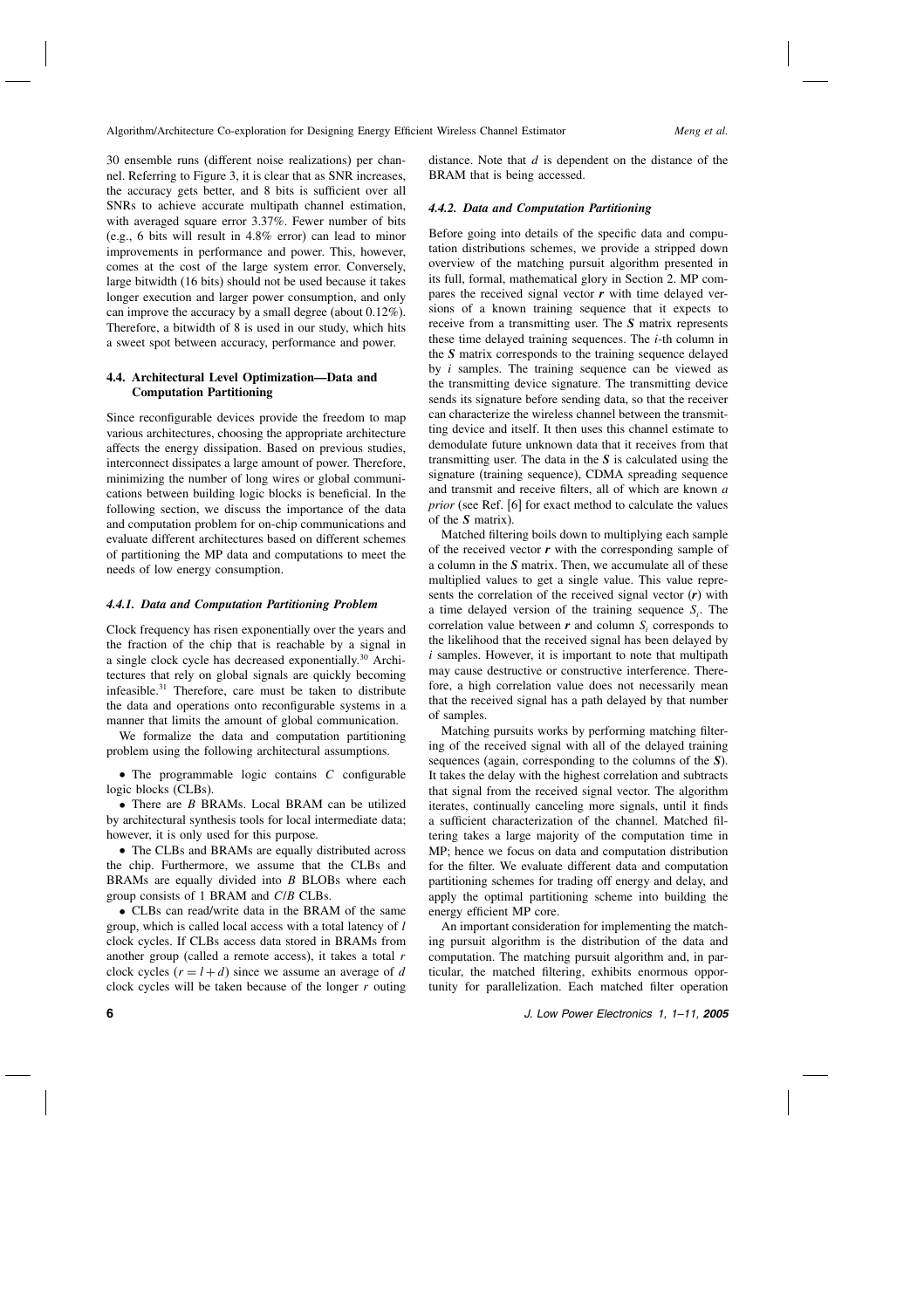can be performed in parallel.This corresponds to computing the received signal and path delays correlations in parallel.Furthermore, each multiplication of the matched filter can be performed in parallel. This corresponds to computing the samples of the received vector and path delay in parallel.However, we must then accumulate all of these sample correlations.The fastest method of doing this would be through the use of an adder tree.This would allow us to compute the matched filter in  $O(\log_2 |r|)$  time at the expense of  $O(|r|^2)$  multipliers. While the number of samples varies depending on the spreading sequence, typically, you need around 100 samples for the training sequences (we use 88 samples in our experiments). This would require approximately 10000 multipliers, which is far more resources that are available on even the largest reconfigurable devices. Even if such a device did exist, and we can easily extrapolate Moore's Law a few years to where such a device exists, we can rarely afford to devote the entire system to matched filtering. Therefore, it is imperative that we study the relationship of performance and design parameters between different data and computation partitioning schemes.

Seeing how the fully parallel scheme is infeasible, we must look to alternative schemes to serialize parts, if not all, of the operations to different tradeoff design metrics, e.g., delay, throughput, area, power, etc. Matched filters involve a quite large amount of data. A poor data distribution will result in large data transfer times, which can eliminate all of the benefits gained through the parallelization.Therefore, it is necessary to carefully distribute the data onto the target device to achieve good performance. The two-dimensional nature of the S matrix guides us to the following two schemes for data distribution.

The local scheme distributes the S matrix into BLOBs by column (see Fig. 4). Additionally, the received vector  $r$  is replicated and distributed to each BRAM. Therefore, each BLOB computes a matched filtering of  $r$  and a delayed training sequence. This sequentializes the computation of the individual matched filters, but computes all of the filters in parallel.

The BLOB is configured as a multiply-accumulate (MAC) data path, using the fixed multiplier and an adder implemented on the CLBs.This scheme uses distributed local control logic, i.e., each BLOB is controlled locally. This requires a BLOB for each filter, which is equal to the number of samples (88 in our case).

One could also imagine distributing multiple columns into the same BLOB.This provides a tradeoff between execution time and area. Since the BRAM has limited number of ports, we would have to sequentialize the matched filtering for each column in the BLOB in all but the smallest column sharing schemes. For example, if two columns  $S_i$  and  $S_{i+1}$  are distributed in the same BLOB, then the computation of the matched filter  $S_{i+1}^T r$  follows the computation of matched filter  $S_{i1}^T r$ .



Fig. 4. The local scheme for computing matched filter outputs. Matrix S are partitioned into columns, which are then distributed into block RAMs.Each matched filter shares an embedded multiplier and an adder, and its output is from a multiplication and accumulation (MAC) unit.

The global scheme distributes the S matrix into the BLOB by row (see Fig. 5). Here, matched filters are computed in parallel, while the path correlations are computed sequentially. More precisely, the matched filter sample multiplications are computed in parallel, and the accumulate stage requires an adder tree. The adder tree is fully pipelined to allow overlapping execution of multiple matched filter accumulate stages.

Each sample of the received vector  $\boldsymbol{r}$  is divided into the BRAM of the BLOB.The BLOB is simply configured to perform multiplication.The accumulate stage is computed separately and requires global control logic and data transfers of the multiplied samples from each BLOB.

Once again, we can tradeoff execution time for area by assigning multiple rows to each BLOB.This corresponds



Fig. 5. The global scheme for computing matched filter outputs. Matrix S are partitioned into rows, which are then distributed into block RAMs. Each match filter uses  $N<sub>S</sub>$  number of multipliers and its output is from the pipelined adder-tree, which combines the multiplication results.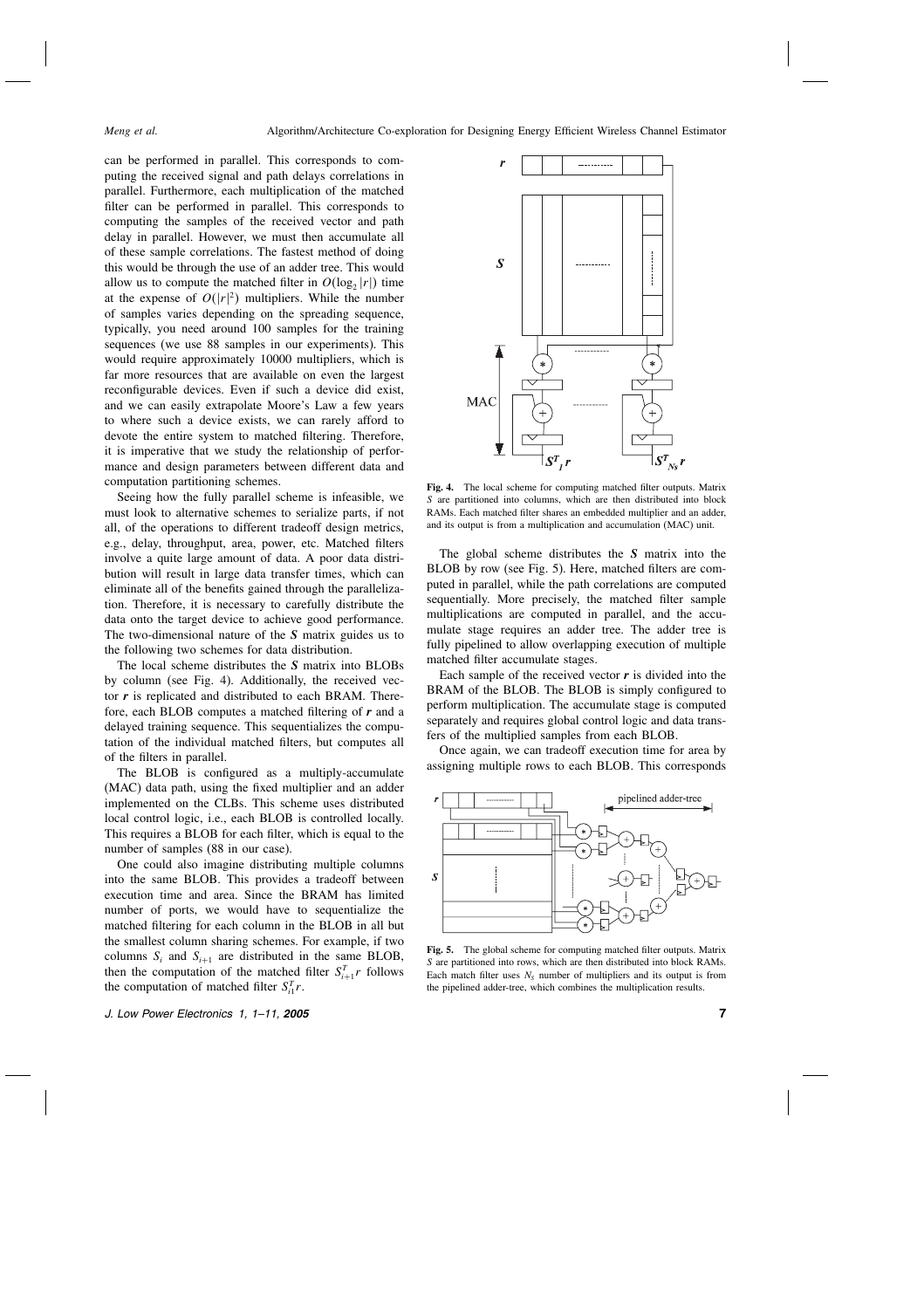

Fig. 6. The tradeoff of performance versus power by using both the local and the global scheme.

to sequentializing the matched filter operations.Each sample present in the BLOB would be executed in parallel, since we are limited by the number of ports on the BRAM and the number of multipliers that we implement in the BLOB.This would still require a separate addertree, however, we can start performing MACs within the BLOB. Once again, consider the case where we partition two rows  $S_i$  and  $S_{i+1}$  onto the same BLOB. In this case, we could perform two multiplications, corresponding to the two samples from every path delay from S. However, we could also accumulate these two samples locally and send the two sample accumulated result to the adder tree for accumulation of the full delayed path.The BLOB data path here would resemble the data path from the local scheme. As both schemes move towards more serial implementations, we would indeed reach a point where the global and local schemes are equivalent.This would happen when both schemes become fully sequentialized.

Figure 6 shows the results of performance and power consumption versus granularity (number of columns or number of rows partitioned into each block RAM for the local scheme and the global scheme, respectively). The figure illustrates that for both schemes as the number of columns/rows of the S matrix packed into the same block RAM increases, the execution time increases linearly and the power consumption of hardware resources decreases exponentially.This observation can be explained by understanding that each matched filter is sequentially executed if multiple columns/rows are within one block RAM, which takes less power consumption but longer execution time. Depending on different system requirements, designers can follow the curve to implement the matched filters optimally. In the situation where high data rate is required, the best implementation is to employ the local scheme and distribute every column into each block RAM to achieve the best performance.

Comparing Figure 6 and Figure 7, we can make the following observations.The results presented are based on the



Fig. 7. The energy consumptions by using both the local and the global schemes.

distribution of only one column or row per block RAM, though other similar distributions exhibit similar behavior. First, after placement and routing, the local scheme can achieve the best performance (925.73 ns), which is about 376 ns faster than the global scheme (1311.4 ns). Second, the local scheme achieves less energy consumption (4143 nJ less) than the global scheme.These can be attributed to the fact that the pipelined adder-tree requires a large amount of global communication across the chip, which degrades the system performance and further leads to large energy consumption.The overriding theme is that architectures using the local scheme take less time than that of using the global scheme, in terms of RTL synthesis and placement and routing time.This is due to the fact that the local scheme uses functional units and control logic that are distributed locally to the block RAMs, while the global scheme uses centralized control which requires tools taking longer time to figure out the detailed placement and routing. Therefore, the local scheme with one column in each BLOB is employed in our design, which can achieve the least amount of global communications and the lowest energy consumption.

## 4.5. Algorithmic Level Optimization— Module Disabling

At the algorithmic level, a lot of optimizations can be conducted,<sup>7</sup> with a strong impact on the system's power consumption.The MP algorithm is designed to be easily parallelized, i.e., the BLOB-level computation of each path can run independently of others.This enables the clock gating technique to disable BLOBs that are not in use or have been detected during the computation.By disabling the unnecessary computation modules, the power dissipation can be reduced.In MP, for instance, after canceling a significant path, the computation of this path is useless but still consumes power. With the BLOB model of the execution of each path, the implementation can exploit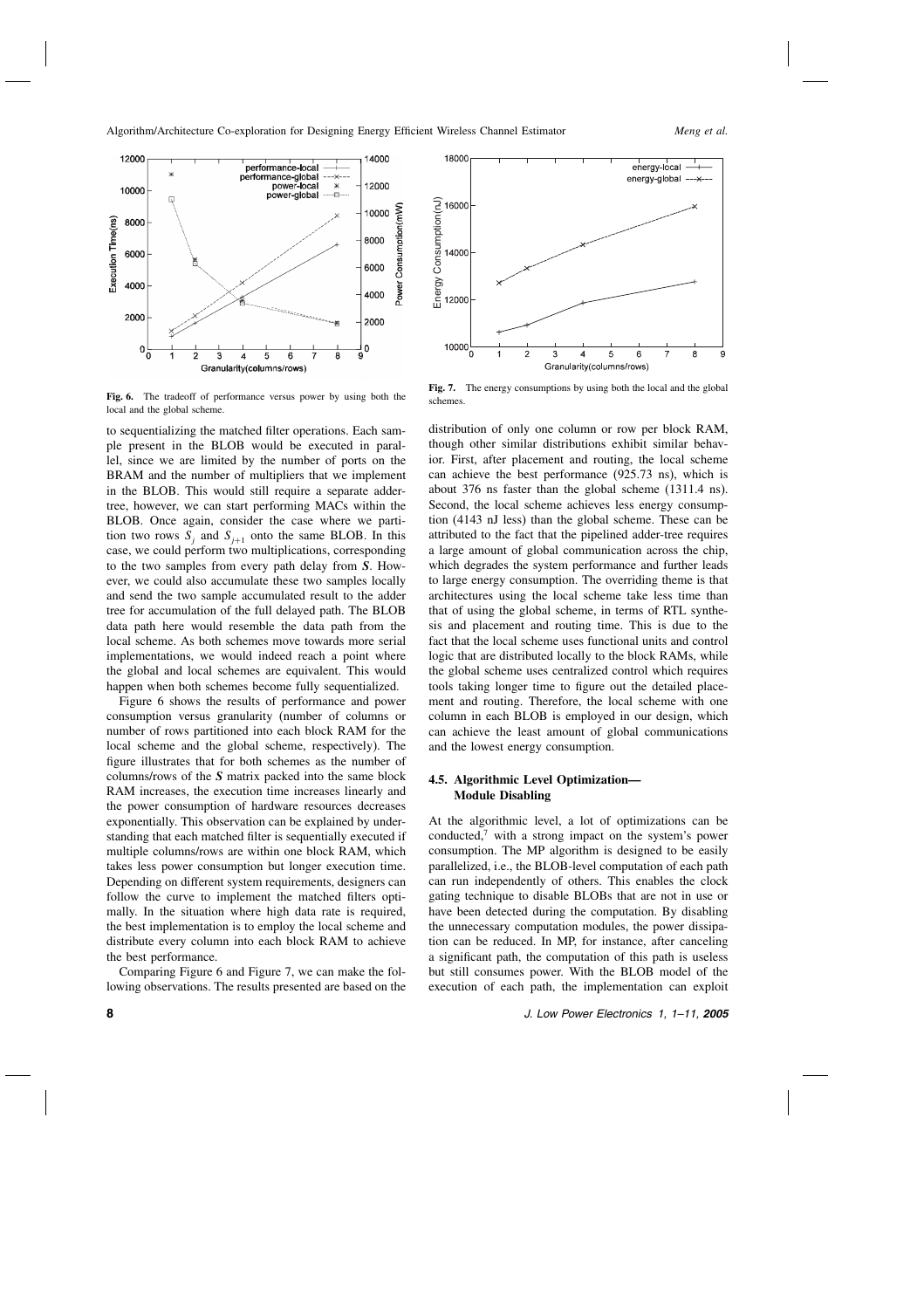

Fig. 8. Percentage of power savings with the algorithmic level optimization.

clocking gating to disable the computation modules of those detected paths.

As discussed in Ref.[32], for radiolocation applications the MP stopping criterion can not only ensure that the most significant paths are accurately detected, but guarantee detection of the direct path, which can be consequently used to measure the line of sight distance from the transmitter to the receiver using the TOA-based method.When the stopping condition is met based on the stopping criterion, the MP core can be simply switched off to further save power.

In FPGAs, clock gating can be realized either by using primitives such as BUFGMUX to switch from a high frequency clock to a low frequency clock<sup>2</sup> or by introducing a sleep transistor to switch the unnecessary modules off.<sup>33</sup>

To study the power consumption of the total on-chip hardware resources, we divide the resources into three types: unused, active, and disabled parts. The unused part is the amount of hardware resources that are not contribute to building the MP core, and thus it only consumes static power, which is proportional to the resource utilization.The active part includes the resources that are always actively executing, which contribute to both dynamic and static power dissipation. The disabled part has no dynamic switching and thus only contributes to static power consumption.

Figure 8 shows the percentage of the total power consumption as the paths are detected and canceled by disabling the unnecessary modules during the computation. From the figure, we can see that the unused part consumes 1.67% of total chip power consumption, i.e., there is 1.67% of unused on-chip resources. When we apply the algorithmic level optimization for achieving low power, the power consumption decreases linearly as the detected paths are successively canceled, and for each cancellation the power saving is about 1.69% compared with leaving all the canceled paths active.After detecting 15 paths, the MP terminates, resulting in a total power saving of 25.4%. Our MP core runs at about 200 Kbps, which is 216 times faster than executing the MP algorithm on an 2.17 GHz AMD Athlon XP microprocessor with 1 GB RAMs.<sup>1</sup>

### 5.CONCLUSION

Wireless connectivity is playing an increasingly important role in communication systems.To meet the demands of higher data rate and higher multi-user capacity, channel estimation has been employed as the key to modern communication algorithms. Given the frequency with which new wireless protocols are developed and deployed, an ASIC based approach is a poor option due to it's lack of programmability.On the other side, with the computational demands that the current generation of signal processing algorithms place on a device, a microprocessor simply could not provide enough throughput. A reconfigurable device provides an excellent balance between these two extremes, and also presents a unique opportunity to designing and optimizing the signal processing algorithms in concert with the actual hardware implementation. In this paper, we described a cross-cutting approach to explore the design space to solve the channel estimation problem on reconfigurable devices.

As high performance and energy efficient implementations remain as a design challenge, we focused on building a high speed and energy efficient matching pursuit IP core, which has been optimized at all levels of the system design: bit, architecture, and algorithm levels. At the bit level, we have studied the tradeoff of energy consumption versus accuracy.At the architectural level, we have investigated many different data and computation partitioning schemes, and found that an effective way of partitioning an application is to treat the reconfigurable device as a collection of computational blocks, where each block has a single block of memory and an associated set of computational abilities.We call each of these logical units a BRAM-level operational block, or "BLOB." We have demonstrated that by keeping both the control and the data signals local to each BLOB to the greatest extent possible, the implementation can achieve the highest performance and the least energy consumption.At the algorithmic level where the decision has the strong impact on the system power consumption, we have employed the clock gating technique to disable the unnecessary computation modules, achieving 25.4% of total power savings, which can execute 216 times faster than running the algorithm on a state of the art microprocessor.

#### References

- 1. Y. Meng, A. Brown, R. Iltis, T. Sherwood, H. Lee, and R. Kastner, Mp core: Algorithm and design techniques for e.cient channel estimation in wireless applications. Design Automation Conference (2005).
- 2. S. Choi, R. Scrofano, V. Prasanna, and J. Jang, Energy-e.cient signal processing using fpgas. FPGA (2003).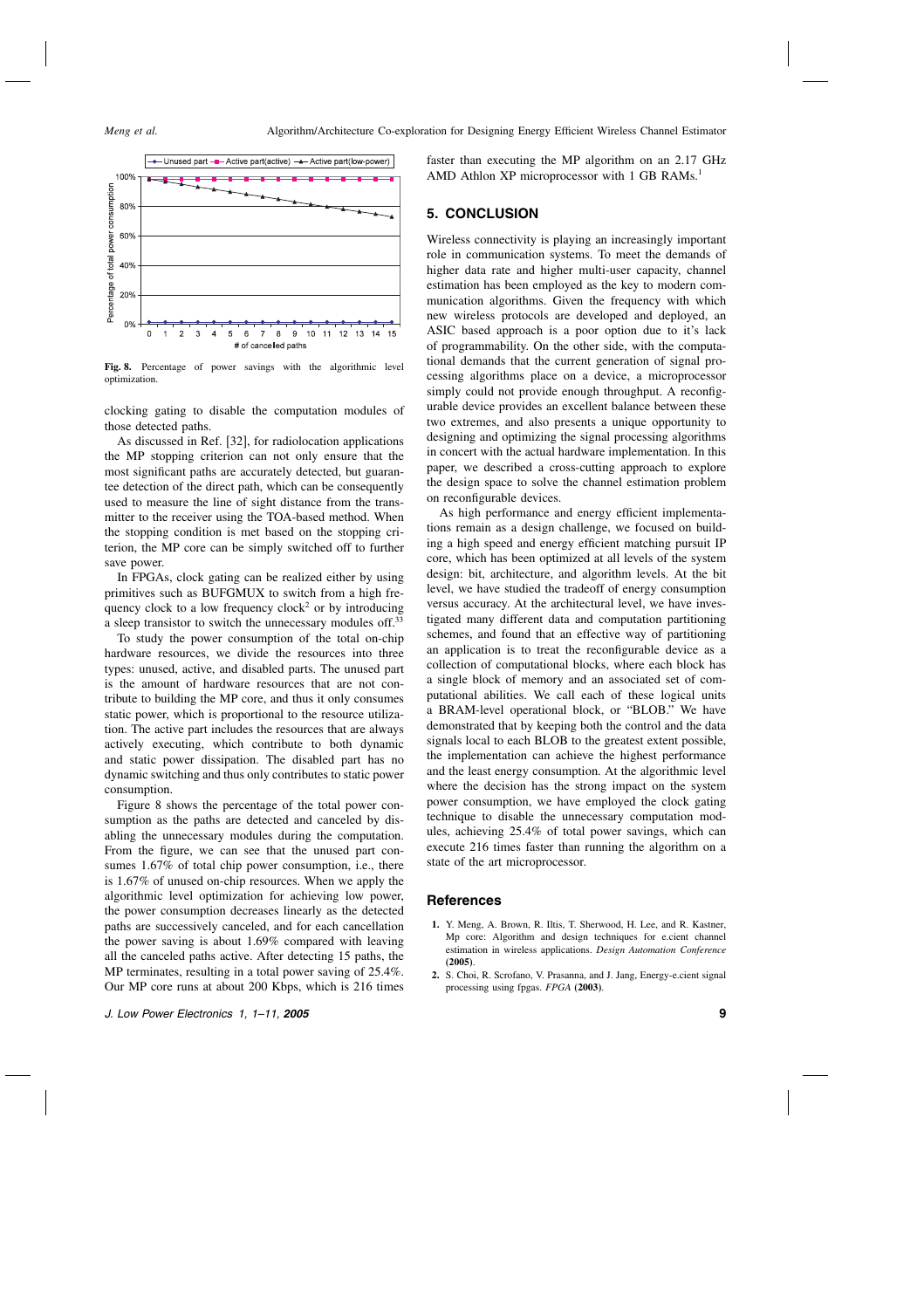- 3. J. Proakis, Digital communications, McGraw-Hill, New York, NY (1995).
- 4. S. Verd'u, Multiuser Detection, Cambridge University Press, New York (1998).
- 5. S. Rajagopal, B. Jones, and J. R. Cavallaro, Task partitioning wireless base-station receiver algorithms on multiple dsps and fpgas. International Conference on Signal Processing Applications and Technoloy, Dallas, TX (2000).
- 6. S.Kim and R.A.Iltis, A matching pursuit/GSIC-based algorithm for DS-CDMA sparse channel estimation. IEEE Signal Processing Letters (2004).
- 7. R. Kastner, A. Kaplan, and M. Sarrafzadeh, Synthesis Techniques and Optimizations for Reconfigurable Systems, Kluwer Academic, Boston (2004).
- 8. A. Alsolaim, J. Becker, M. Glesner, and J. Starzyk, Architecture and application of a dynamically reconfigurable hardware array for future mobile communication systems. IEEE Symposium on Field-Programmable Custom Computing Machines (2000), pp.205–14.
- 9. L.Jian, R.Tessier, and D.Goeckel, A dynamically-recon.gurable, power-e.cient turbo decoder. IEEE Symposium on Field-Programmable Custom Computing Machines (2004), pp. 91-100.
- 10. D.U.Lee, W.Luk, C.Wang, and C.Jones, A .exible hardware encoder for low-density paritycheck codes. IEEE Symposium on Field-Programmable Custom Computing Machines (2004).
- 11. M. Cummings and S. Heath, Mode switching and software download for software de.ned radio: The SDR Forum approach. IEEE Comms. Magazine (1999).
- 12. V.Erceg, D.G.Michelson, S.S.Ghassemzadeh, L.J.Greenstein, J.A.J.Rustako, P.B.Guerlain, M.K.Dennison, R.S.Roman, D.J.Barnickel, S.C.Wang, and R.R.Miller, A model for the multipath delay pro.le of .xed wireless channels. IEEE J. Select. Areas Commun. (1999), Vol.17, pp.399–410.
- 13. M. R. Karim and M. Sarraf, W-CDMA and cdma2000 for 3G Mobile Networks, McGraw-Hill, NewYork (2002).
- 14. T. Rautiainen, G. Wol.e, and R. Hoppe, Verifying path loss and delay spread predictions of a 3D ray tracing propagation model in urban environment. IEEE Vehicular Technology Conference (VTC'02) (2002).
- 15. S.F.Cotter and B.D.Rao, Sparse channel estimation via matching pursuit with application to equalization. IEEE Trans. Communications (2002), Vol. 50, pp. 374-377.
- 16. R.Razdan and M.D.Smith, A high-performance microarchitecture with hardware-programmable functional units. International Symposium on Microarchitecture (1994), pp. 172–80.
- 17. Z.A.Ye, A.Moshovos, S.Hauck, and P.Banerjee, Chimaera: A high-performance architecture with a tightly-coupled reconfigurable functional unit. International Symposium on Computer Architecture  $(2000)$ , pp. 225–35.
- 18. J.R.Hauser and J.Wawrzynek, Garp: a mips processor with a recon.gurable coprocessor. IEEE Symposium on Field-Programmable Custom Computing Machines (1997), pp.12–21.
- 19. R.A.Sutton, V.P.Srini, and J.M.Rabaey, A multiprocessor dsp system using paddi-2. Design and Automation Conference (1998).
- 20. E.Mirsky and A.DeHon, Matrix: A reconfigurable computing architecture with configurable instruction distribution and deployable resources. IEEE Symposium on FPGAs for Custom Computing Machines (1996), pp.157–66.
- 21. M.Taylor, J.Kim, J.Miller, D.Wentzla., F.Ghodrat, B.Greenwald, H.Ho.man, P.Johnson, J.-W.Lee, W.Lee, A.Ma, A.Saraf, M.Seneski, N.Shnidman, V.Strumpen, M.Frank, S.Amarasinghe, and A.Agarwal, The raw microprocessor: a computational fabric for software circuits and general-purpose programs. IEEE Micro (2002), Vol.22, pp.25–35.
- 22. J.Oliver, R.Rao, P.Sultana, J.Crandall, E.Czernikowski, L.W. Jones, D.Franklin, V.Akella, and F.T.Chong, Synchroscalar: A multiple clock domain, power-aware, tile-based embedded processor. International Symposium on Computer Architecture (2004).
- 23. C.R.Rupp, M.Landguth, T.Garverick, E.Gomersall, H.Holt, J.M. Arnold, and M. Gokhale, The napa adaptive processing architecture. IEEE Symposium on FPGAs for Custom Computing Machines (1998), pp.28–37.
- 24. F.Li and L.He, Power modeling and characteristics of .eld programmable gate arrays. IEEE Trans. on Computer-Aided Design (2005).
- 25. T. Tuan and B. Lai, Leakage power analysis of a 90 nm FPGA. CICC (2003).
- 26. Stratix II Low Power Design Techniques, Altera, Co. (2005).
- 27. Virtex-II 1.5 V Field Programmable Gated Arrays Datasheet, Xilinx, Inc. (2001).
- 28. A.A.Ga.arl, O.Mencerl, W.Luk, and P.Y.K.Cheung, Unifying bitwidth optimisation for fixed-point and floating-point designs. IEEE Trans. on Computer-Aided Design (2001).
- 29. M. Stephenson, J. Babb, and S. Amarasinghe, Bitwidth analysis with application to silicon compilation. IEEE Trans. on Computer-Aided Design (2001).
- 30. R.Ho, K.W.Mai, and M.A.Horowitz, The future of wires. Proceedings of the IEEE  $(2001)$ , Vol. 89, pp. 490–504.
- 31. V. Agarwal, M. S. Hrishikesh, S. W. Keckler, and D. Burger, Clock rate versus ipc: The end of the road for conventional microarchitectures. ISCA (2000).
- 32. S.Kim, DS-CDMA multiuser channel estimation algorithms with applications to radiolocation. Ph.D. Dissertation, University of California, Santa Barbara (2005).
- 33. A.Gayasen, Y.Tsai, N.Vijaykrishnan, M.Kandemir, M.Irwin, and T.Tuan, Reducing leakage energy in fpgas using region-constrained placement. FPGA (2004).

#### Yan Meng

Yan Meng is currently a Ph.D. candidate in the Department of Electrical and Computer Engineering at University of California, Santa Barbara, where he received his M.S. degree in 2003. His research interests include design automation, low power design, computer architecture, and wireless sensor networks.

#### Wenrui Gong

Wenrui Gong received his Bachelor of Engineering degree in Computer Science from Sichuan University, China, in 1999. He received his Master of Science degree in Electrical and Computer Engineering, in 2002, from the University of California at Santa Barbara, where he is currently pursuing the Ph.D. degree. His research interests include architectural synthesis and compilation techniques for reconfigurable computing systems, and combinatorial optimization algorithms and their applications.